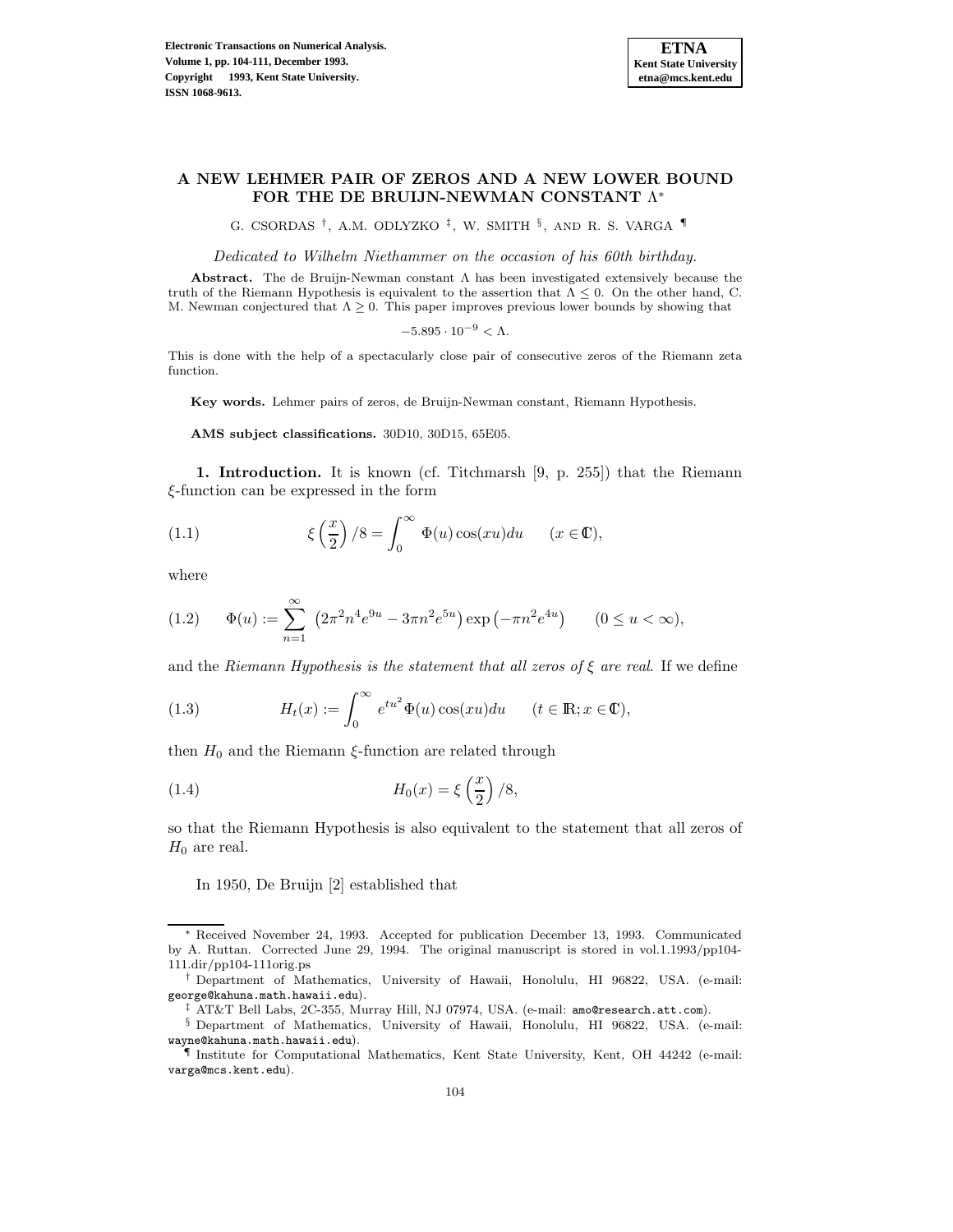**ETNA Kent State University etna@mcs.kent.edu**

G. Csordas et. al. 105

- (*i*)  $H_t$  has only real zeros for  $t \geq 1/2$ ;
- (ii) if  $H_t$  has only real zeros for some real t, then  $H_{t'}$  has only real zeros for any  $t' \geq t$ .

C.M. Newman showed further in [6] that there is a real constant  $\Lambda$ , which satisfies  $-\infty < \Lambda \leq 1/2$ , such that

(1.5) 
$$
H_t
$$
 has only real zeros if and only if  $t \ge \Lambda$ .

In the literature, this constant Λ is now called the **de Bruijn-Newman constant**. The Riemann Hypothesis is equivalent to the conjecture that  $\Lambda \leq 0$ . On the other hand, C. M. Newman conjectured that  $\Lambda \geq 0$ . The significance of Newman's conjecture is that if it is true, then the Riemann Hypothesis, even if it is true, is only barely so, as even slight perturbations of the zeta function give rise to zeros that are not on the critical line.

There has been extensive recent research activity in finding lower bounds for Λ, and these results have been summarized in Csordas, Smith, and Varga [4]. In particular, the best lower bound for  $\Lambda$  in that paper was

(1.6) 
$$
-4.379 \cdot 10^{-6} < \Lambda.
$$

It is known (cf. Csordas, Norfolk, and Varga [3]) that  $H_t$ , defined in (1.3), is an even real entire function of order 1 and maximal type, for each real  $t$ . Thus, from the Hadamard factorization theorem,  $H_t(x)$  can be represented as

(1.7) 
$$
H_t(x) = H_t(0) \prod_{j=1}^{\infty} \left( 1 - \frac{x^2}{x_j^2(t)} \right) \qquad (t \in \mathbb{R}; x \in \mathbb{C}),
$$

where from (1.3) and from the fact that  $\Phi(u) > 0$  for all  $u \geq 0$ , it follows that  $H_t(0) > 0$ . It is also known that

(1.8) 
$$
\sum_{j=1}^{\infty} |x_j(t)|^{-2} < \infty.
$$

It is convenient to order the zeros of  $H_0$ ,  $\{x_j(0)\}_{j=1}^{\infty}$ , in Re  $z > 0$  according to increasing modulus, and, from the evenness of  $H_0$ , we set

(1.9) 
$$
x_{-j}(0) := -x_j(0) \qquad (j = 1, 2, \cdots).
$$

Following Csordas, Smith, and Varga [4], we make the following

DEFINITION 1.1. With k a positive integer, let  $x_k(0)$  and  $x_{k+1}(0)$  (with  $0 <$  $x_k(0) < x_{k+1}(0)$  be two consecutive simple positive zeros of  $H_0$ , and set

(1.10) 
$$
\Delta_k := x_{k+1}(0) - x_k(0).
$$

Then,  $\{x_k(0); x_{k+1}(0)\}\$ is a **Lehmer pair of zeros** of  $H_0$  if

(1.11) 
$$
\Delta_k^2 \cdot g_k(0) < 4/5,
$$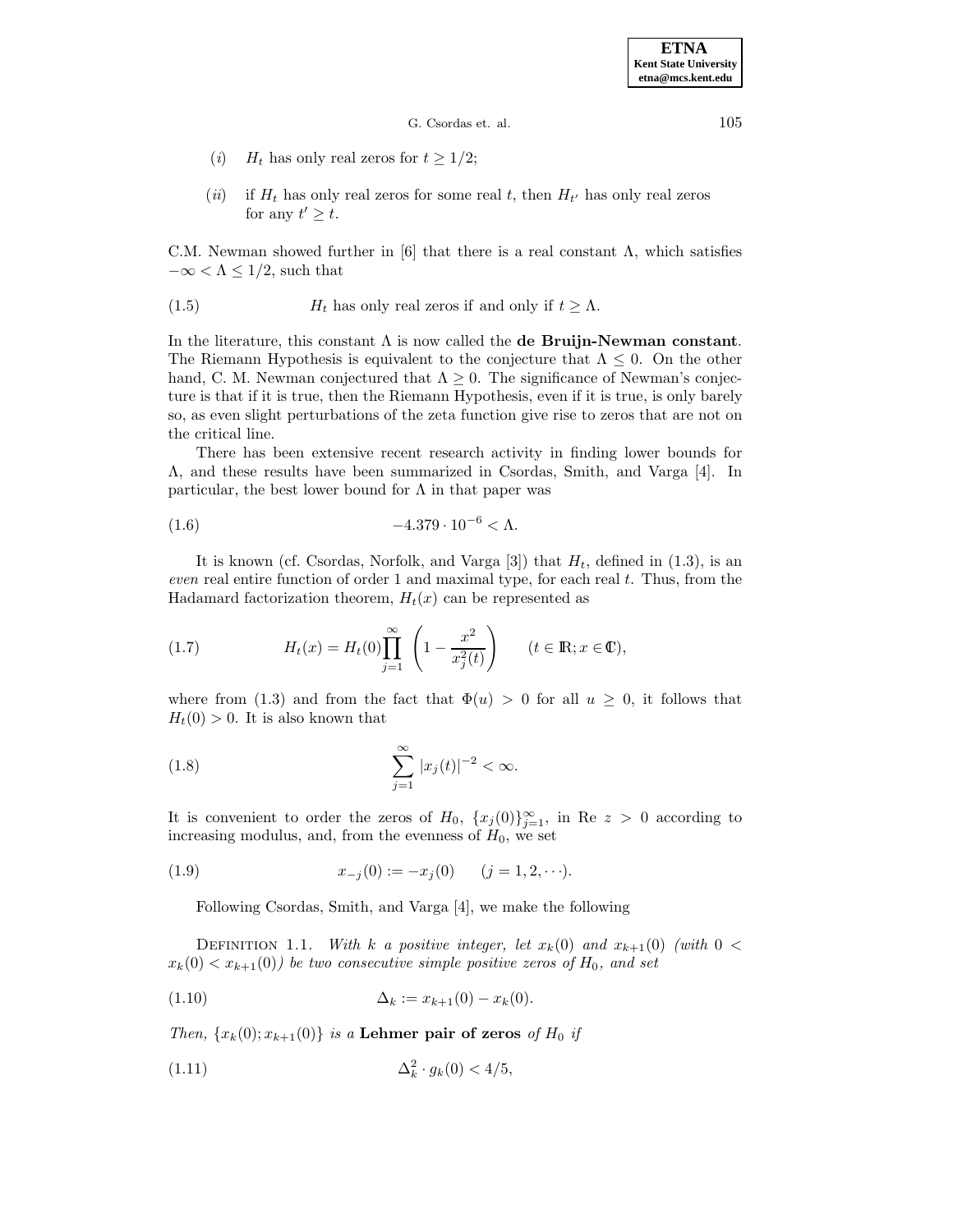106 A Lower Bound for the de Bruijn-Newman Constant Λ

where

$$
(1.12) \t g_k(0) := \sum_{j \neq k, k+1} \left\{ \frac{1}{(x_k(0) - x_j(0))^2} + \frac{1}{(x_{k+1}(0) - x_j(0))^2} \right\};
$$

here (and in what follows), the prime in the above summation means that  $j \neq 0$ , so that the above summation extends over all positive and negative integers with  $j \neq k, k + 1, 0.$ 

We remark that the convergence of the sum in (1.12) is guaranteed by the convergence of the sum  $\sum_{n=1}^{\infty}$  $|x_j(0)|^{-2}$  (cf. (1.8)).

With Definition 1.1, we further have from Csordas, Smith, and Varga [4] the following result.

THEOREM 1.1. Let  $\{x_k(0); x_{k+1}(0)\}\$ be a Lehmer pair of zeros of  $H_0$ . If (cf. (1.12))  $g_k(0) \leq 0$ , then  $\Lambda > 0$ . If  $g_k(0) > 0$ , set

(1.13) 
$$
\lambda_k := \frac{(1 - \frac{5}{4} \Delta_k^2 \cdot g_k(0))^{4/5} - 1}{8g_k(0)},
$$

so that  $-1/[8g_k(0)] < \lambda_k < 0$ . Then, the de Bruijn-Newman constant  $\Lambda$  satisfies

$$
\lambda_k \leq \Lambda.
$$

 $j=1$ 

**2. Application of Theorem 1.1.** For our applications below, let  $N(T)$  denote the number of zeros of the Riemann zeta function  $\zeta(s)$ , with  $s = \sigma + it$ , in the rectangle  $0 \le \sigma \le 1$  and  $0 \le t \le T$ . The following result was proved by Backlund [1].

THEOREM 2.1.  $N(T)$  satisfies

(2.1) 
$$
N(T) = \frac{T}{2\pi} \log \left( \frac{T}{2\pi} \right) - \frac{T}{2\pi} + \frac{7}{8} + e(T),
$$

where

$$
(2.2) \t\t |e(T)| < 0.137 \log T + 0.443 \log \log T + 4.35 \t (T \ge 2).
$$

A straightforward calculation, based on (2.1) and (2.2), gives the following result, whose proof is given (for completeness) in the Appendix.

LEMMA 2.1.  $N(T)$  satisfies

(2.3) 
$$
N(T+1) - N(T) \le \log T \qquad (T \ge 3 \cdot 10^8).
$$

This brings us to

LEMMA 2.2. . Suppose  $\Lambda < 0$ , so that all zeros,  $x_j := x_j(0)$ , of  $H_0$  are real (cf. (1.5)) and recall that  $x_j = 2\gamma_j$ , where  $\frac{1}{2} + i\gamma_j$  is the associated zero of  $\zeta(s)$ . Then,

(2.4) 
$$
\sum_{j=m}^{\infty} \frac{1}{x_j^2} \le \frac{\log(|\gamma_m| - 1) + 1}{4(|\gamma_m| - 1)} \qquad (|\gamma_m| \ge 3 \cdot 10^8),
$$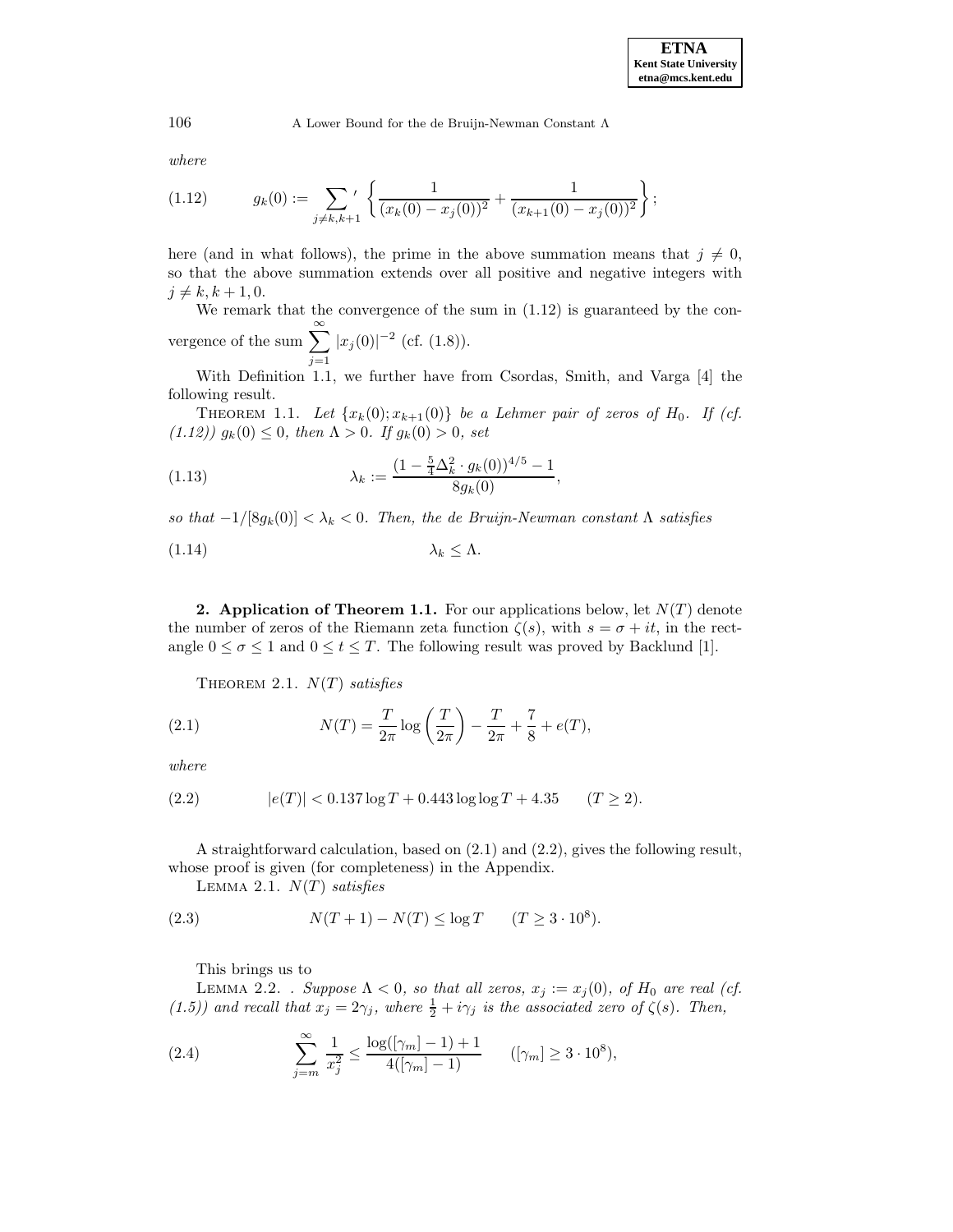**ETNA Kent State University etna@mcs.kent.edu**

## G. Csordas et. al. 107

where, for each real u, [u] denotes the greatest integer  $\leq u$ . Proof: We have

$$
\sum_{j=m}^{\infty} \frac{1}{x_j^2} = \frac{1}{4} \sum_{j=m}^{\infty} \frac{1}{\gamma_j^2} \le \frac{1}{4} \sum_{j=\lceil \gamma_m \rceil}^{\infty} \sum_{j \le \gamma_\ell < j+1} \frac{1}{\gamma_\ell^2} \\
\le \frac{1}{4} \sum_{j=\lceil \gamma_m \rceil}^{\infty} \left( \frac{N(j+1) - N(j)}{j^2} \right) \le \frac{1}{4} \sum_{j=\lceil \gamma_m \rceil}^{\infty} \frac{\log j}{j^2},
$$

the last inequality following from (2.3) of Lemma 2.1. But, this last sum is bounded above by

$$
\frac{1}{4} \int_{\lceil \gamma_m \rceil - 1}^\infty \frac{\log u \, du}{u^2} = \frac{\log(\lceil \gamma_m \rceil - 1) + 1}{4(\lceil \gamma_m \rceil - 1)},
$$

which is the desired result of  $(2.4)$ .  $\Box$ 

In their important numerical study of the zeros of the Riemann ζ-function on the critical line, van de Lune, te Riele, and Winter [5] found a spectacularly close pair of consecutive simple zeros, namely,  $\frac{1}{2} + i\gamma_K$  and  $\frac{1}{2} + i\gamma_{K+1}$ , for which (cf. (2.8))

$$
\gamma_{K+1} - \gamma_K = 0.000\ 108\ 569\ 6 \qquad (K := 1,048,449,114).
$$

Then,  $2\gamma_K$  and  $2\gamma_{K+1}$  are zeros of the function  $H_0$ , so that (cf. (1.4))

$$
(2.5)\begin{cases}\nx_K := x_K(0) = 2\gamma_K = 7.777\ 177\ 720\ 045\ 702\ 406\cdot 10^8, \text{ and} \\
x_{K+1} := x_{K+1}(0) = 2\gamma_{K+1} = 7.777\ 177\ 720\ 047\ 873\ 798\cdot 10^8,\n\end{cases}
$$

is similarly a spectacularly close pair of consecutive simple positive zeros of  $H_0$ . The calculations of van de Lune, te Riele, and Winter [5] established that the first  $1.5 \cdot 10^9$ zeros are real, but they did not compute accurate values for them. Therefore, we have used a CRAY-YMP and techniques from Odlyzko [7] to determine, to high precision, a large number of zeros of  $H_0$  on either side of the zeros of  $(2.5)$ , in order to facilitate the estimation of  $g_K(0)$  of (1.12). As we shall see below, only a surprisingly small number of these nearby zeros is actually needed to estimate  $g_K(0)$ .

The general expectation is that there are other Lehmer pairs that produce bounds for  $\Lambda$  that are even closer to 0 (see the discussion in Csordas, Smith, and Varga [4] and Odlyzko [8]). However, at this time we do not know of another pair that is likely to produce a better bound. The computations of van de Lune, te Riele, and Winter [5] do not prove conclusively that there is no closer pair among the first  $1.5 \cdot 10^9$  zeros of the zeta function. However, given the search method used, it seems unlikely that such a pair was missed. The computations of Odlyzko [8] near the zero  $\frac{1}{2} + i\gamma_m$  of the  $\zeta$ -function, with  $m = 10^{20}$ , as well as in some other high intervals, did find some close Lehmer pairs, but none of them seem to lead to results as good as we obtain here.

The proof of the next lemma is patterned after Lemma 5.1 of Csordas, Smith, and Varga [4].

LEMMA 2.3. Suppose  $\Lambda < 0$ . Then, the pair of consecutive simple positive zeros  ${x<sub>K</sub>(0); x<sub>K+1</sub>(0)}$  in (2.5) is a Lehmer pair of zeros of H<sub>0</sub>.

*Proof.* We first establish an upper bound for  $g_K(0)$  of (1.12) for  $K := 1,048,449,114$ . Writing for convenience  $x_j := x_j(0)$ ,  $g_K(0)$  can be expressed as the sum of the following three terms:

(2.6) 
$$
g_K(0) = M_{K,n} + I_{K,n+1} + R_{K,K+n+2}, \text{ where } n := 9,998,
$$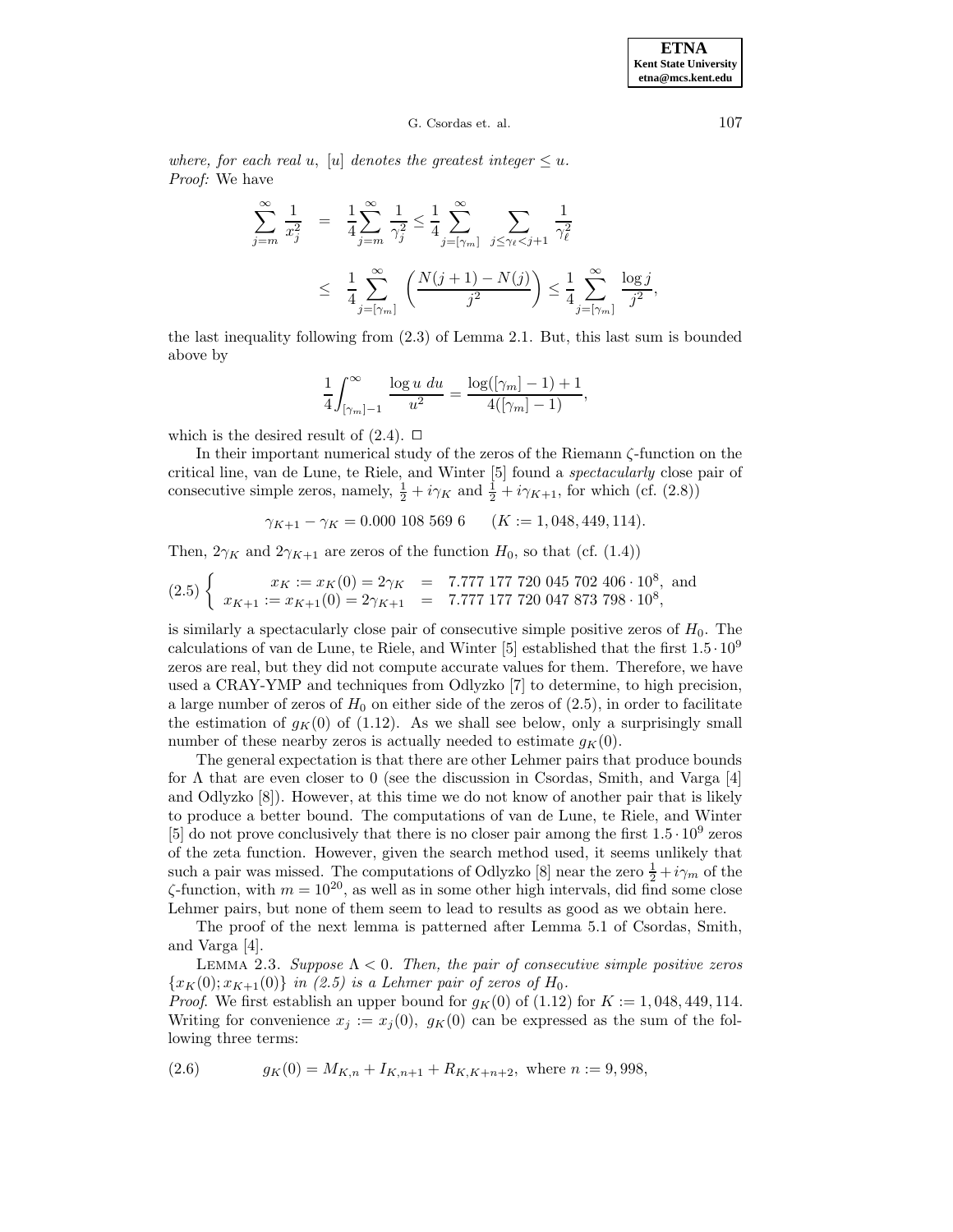and where

$$
M_{K,n} := \sum_{\substack{j=K-n\\j\neq K, K+1}}^{K+n+1} \left\{ \frac{1}{(x_K - x_j)^2} + \frac{1}{(x_{K+1} - x_j)^2} \right\},
$$
  

$$
I_{K,n+1} := \sum_{j=-K-n-1}^{K-n-1} \left\{ \frac{1}{(x_K - x_j)^2} + \frac{1}{(x_{K+1} - x_j)^2} \right\},
$$

and

$$
R_{K,K+n+2} := \sum_{|j| \geq K+n+2} \left\{ \frac{1}{(x_K - x_j)^2} + \frac{1}{(x_{K+1} - x_j)^2} \right\}.
$$

We separately bound the sums  $M_{K,n}$ ,  $I_{K,n+1}$ , and  $R_{K,K+n+2}$ .

Consider first  $M_{K,n}$ . Since  $\Lambda < 0$  by hypothesis, it follows that all the zeros of  $H_0$ are real and simple (cf. Lemma 2.2 of Csordas, Smith, and Varga [4]). Hence, from the definition of  $M_{K,n}$ ,

$$
M_{K,n} < \sum_{\substack{j=K-n \\ j\neq K, K+1}}^{K+n+1} \left\{ \frac{1}{(x_K - x_{K-1})^2} + \frac{1}{(x_{K+1} - x_{K+2})^2} \right\}
$$
\n
$$
= 2n \left\{ \frac{1}{(x_K - x_{K-1})^2} + \frac{1}{(x_{K+1} - x_{K+2})^2} \right\},
$$

so that

(2.7) 
$$
M_{K,n} < \frac{n}{2} \left\{ \frac{1}{(\gamma_K - \gamma_{K-1})^2} + \frac{1}{(\gamma_{K+2} - \gamma_{K+1})^2} \right\}.
$$

Now, the newly computed zeros,  $\gamma_{K-1}$  and  $\gamma_{K+2}$ , along with  $\gamma_K$  and  $\gamma_{K+1}$ , are

(2.8) 
$$
\begin{cases}\n\gamma_{K-1} = 3.88858858853843374083 \cdot 10^8, \\
\gamma_K = 3.88858860022851203 \cdot 10^8, \\
\gamma_{K+1} = 3.88858860023936899 \cdot 10^8, \\
\gamma_{K+2} = 3.88858866907450543 \cdot 10^8.\n\end{cases}
$$

Thus, with the above numbers and with  $n := 9,998$ , the upper bound of  $(2.7)$ , when rounded upward to the next integer, becomes

$$
(2.9) \t\t M_{K,n} < 23,642.
$$

We next bound above  $I_{K,n+1}$  by

(2.10) 
$$
I_{K,n+1} < 2 \sum_{j=-K-n-1}^{K-n-1} \frac{1}{(x_K - x_{K-n-1})^2} = \frac{4K}{(x_K - x_{K-n-1})^2} = \frac{K}{(\gamma_K - \gamma_{K-n-1})^2}.
$$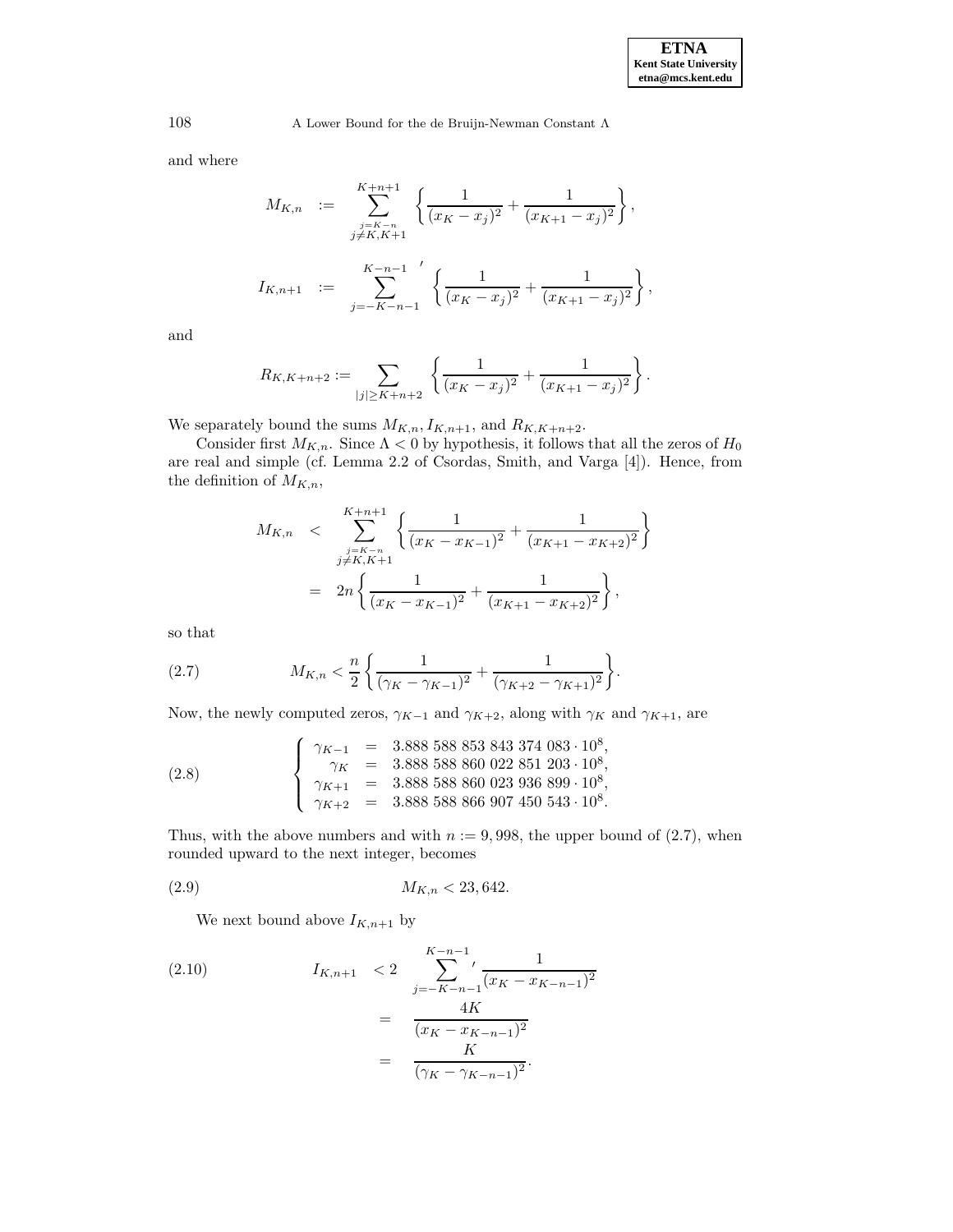## G. Csordas et. al. 109

With the value of  $\gamma_K$  from (2.8) and with our calculated value of

$$
\gamma_{K-n-1} = \gamma_{K-9999} = 3.888\; 553\; 840\; 902\; 274\; 209 \cdot 10^8,
$$

the upper bound of (2.10), when rounded upward to the next integer, is

$$
(2.11) \t\t I_{K,n+1} < 86.
$$

Finally, we bound above  $R_{K,K+n+2}$ . Since  $H_0$  is an even function, we have (cf. (1.9))  $x_{-j}(0) = -x_j(0)$ , so that  $R_{K,K+n+2}$  can be expressed as

$$
(2.12) \qquad R_{K,K+n+2} = \sum_{j=K+n+2}^{\infty} \left\{ \frac{1}{(x_K - x_j)^2} + \frac{1}{(x_{K+1} - x_j)^2} + \frac{1}{(x_K + x_j)^2} + \frac{1}{(x_{K+1} + x_j)^2} \right\}.
$$

Since  $\frac{1}{(x_K-x_j)^2} = \frac{x_j^2}{(x_K-x_j)^2} \cdot \frac{1}{x_j^2}$ , where  $\frac{x_j^2}{(x_K-x_j)^2}$  is monotone decreasing for  $j \geq K+n+1$ 2, the sum of the first term from the bracketed quantity in (2.12) is bounded above by  $\frac{x_{K+n+2}^2}{(x_K-x_{K+n+2})^2} \cdot \sum_{j=K+n+2}^{\infty}$ 1  $x_j^2$ , and the sum of the third term from the bracketed quantity

in (2.12) is bounded above simply by  $\sum_{n=1}^{\infty}$  $j = K+n+2$ 1  $x_j^2$ . With an analogous treatment for the remaining terms from the bracketed quantity in (2.12), we thus have

$$
(2.13) \ R_{K,K+n+2} < \left\{ \frac{x_{K+n+2}^2}{(x_K - x_{K+n+2})^2} + \frac{x_{K+n+2}^2}{(x_{K+1} - x_{K+n+2})^2} + 2 \right\} \cdot \sum_{j=K+n+2}^{\infty} \frac{1}{x_j^2}.
$$

With the values of  $\gamma_K$  and  $\gamma_{K+1}$  from (2.8), and with the calculated value of

(2.14) 
$$
\gamma_{K+n+2} = \gamma_{K+10,000} = 3.888\ 623\ 880\ 181\ 523\ 962 \cdot 10^8,
$$

we find that

$$
\left\{\frac{x_{K+n+2}^2}{(x_K - x_{K+n+2})^2} + \frac{x_{K+n+2}^2}{(x_{K+1} - x_{K+n+2})^2} + 2\right\} = 2.465\ 957\ldots\cdot10^{10}.
$$

Also, since  $\gamma_{K+10,000}$  from (2.14) satisfies  $[\gamma_{K+10,000}] > 3 \cdot 10^8$ , applying Lemma 2.2 gives

$$
\sum_{j=K+n+2}^{\infty} \frac{1}{x_j^2} \le \frac{\log((\gamma_{K+n+2})-1)+1}{4((\gamma_{K+n+2})-1)} = 1.335\ 866\ 927\dots\ 10^{-8}.
$$

Substituting in the right side of (2.13) then gives, on rounding upward to the next integer,

 $R_{K,K+n+2} < 330.$ 

Combining the upper estimates of  $(2.9)$ ,  $(2.11)$ , and  $(2.15)$  gives

$$
(2.16) \t\t g_K(0) < 24,058.
$$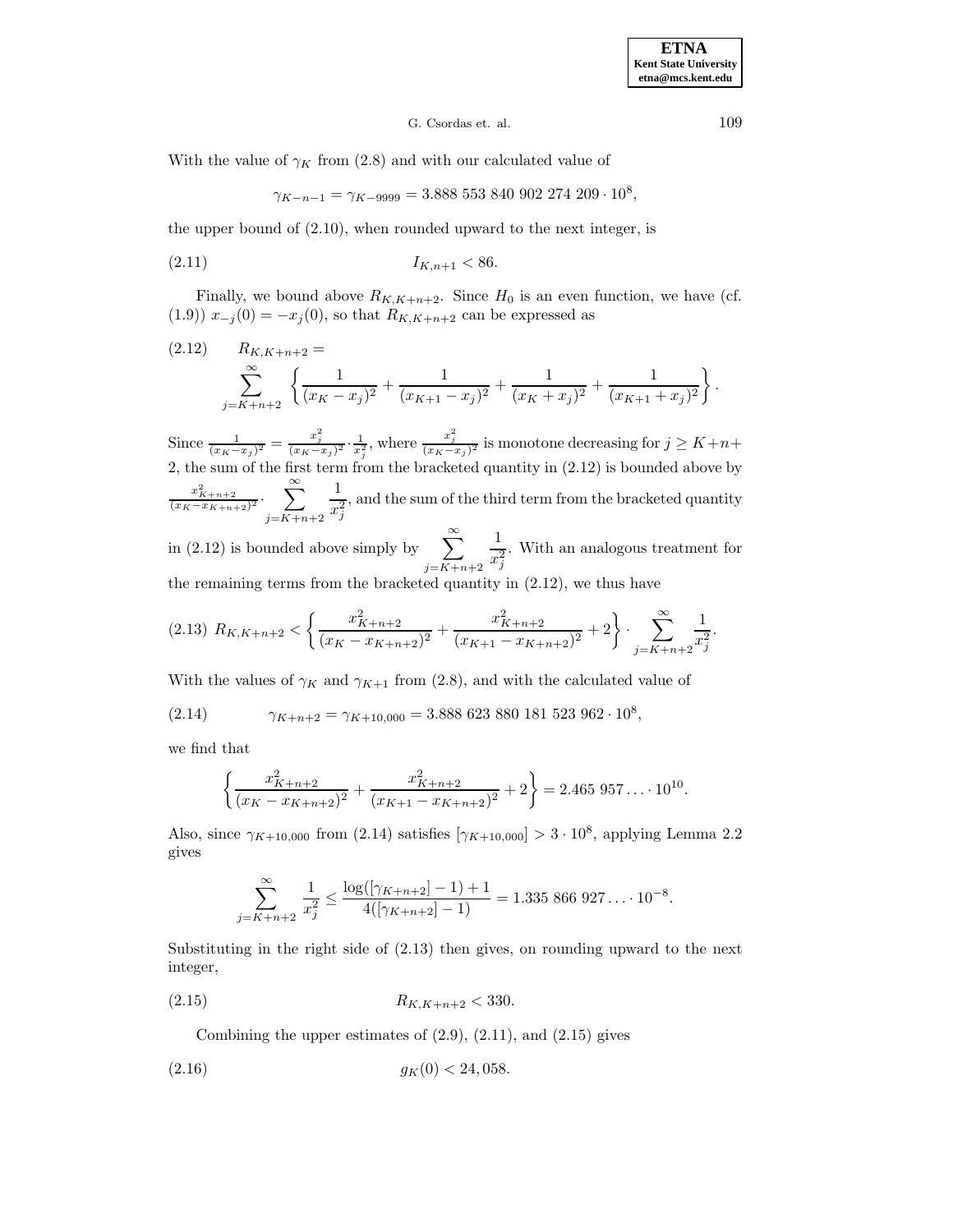110 A Lower Bound for the de Bruijn-Newman Constant Λ

But  $\Delta_K := x_{K+1} - x_K = 2(\gamma_{K+1} - \gamma_K)$ , so (2.8) gives  $\Delta_K = 2.171\,392\ldots\,10^{-4},$ 

and with (2.16), we then have

$$
\Delta_K^2 \cdot g_K(0) < 1.134 \, 321 \ldots \cdot 10^{-3} < 4/5.
$$

Thus from (1.11) of Definition 1.1,  $\{x_K; x_{K+1}\}\$ is a Lehmer pair of zeros of  $H_0$ .

Finally, we establish our new result, Theorem 2.2 below. If  $\Lambda \geq 0$ , the lower bound of (2.18) is trivially true. Hence, assume, as in Lemmas 2.2 and 2.3, that  $\Lambda$  < 0. We note that  $\lambda_k$ , as defined in (1.13), is a monotone decreasing function of  $g_k(0)$  (if  $\Delta_k^2 \cdot g_k(0) < 4/5$ ). Hence the upper bound for  $g_{K}(0)$  in (2.16), when used to determine  $\lambda_k$  in (1.13), gives the lower bound  $-5.895 \cdot 10^{-9}$  of (2.18) for  $\Lambda$ , as claimed in the Abstract above.

THEOREM 2.2. A lower bound for the de Bruijn-Newman constant  $\Lambda$  is

(2.18) 
$$
-5.895 \cdot 10^{-9} < \Lambda.
$$

As remarked in Csordas, Smith, and Varga [4], the lower bound for  $\Lambda$  in (2.18) is quite *insensitive* to upper estimates of  $g_K(0)$ . This can be seen from the following Taylor series of  $\lambda_K$  of (1.13), in terms of  $\Delta_K^2 g_K(0)$  and its powers:

$$
(2.19) \qquad \lambda_K = -\frac{\Delta_K^2}{8} - \frac{\Delta_K^4 g_K(0)}{64} - \frac{\Delta_K^6 g_K^2(0)}{128} - \frac{11\Delta_K^8 g_K^3(0)}{2048} - \cdots,
$$

where we note, from  $(2.17)$ , that just the first term of  $(2.19)$  is

$$
-\frac{\Delta_K^2}{8} = -5.893\,679\ldots\cdot10^{-9}.
$$

**3. Appendix: Proof of Lemma 2.1.** By (2.1), we can write  $N(T) = s(T) +$  $e(T)$ , where

(3.1) 
$$
s(T) := \left(\frac{T}{2\pi}\right) \log\left(\frac{T}{2\pi}\right) - \frac{T}{2\pi} + \frac{7}{8} \quad (T \ge 2).
$$

Then

$$
s(T+1) - s(T) = \left(\frac{T+1}{2\pi}\right) \log\left(\frac{T+1}{2\pi}\right) - \left(\frac{T+1}{2\pi}\right) - \left(\frac{T}{2\pi}\right) \log\left(\frac{T}{2\pi}\right) + \left(\frac{T}{2\pi}\right).
$$
  
Writing  $\log\left(\frac{T+1}{2\pi}\right) = \log\left(\frac{T}{2\pi}\right) + \log\left(1 + \frac{1}{T}\right) = \log\left(\frac{T}{2\pi}\right) + \frac{1}{T} - \frac{1}{2T^2} + \frac{1}{3T^3} - \cdots$ , we find that

$$
s(T+1) - s(T) = \frac{\log T - \log 2\pi}{2\pi} + \frac{1}{2\pi} \left\{ 1 + \frac{1}{2T} - \frac{1}{6T^2} + \frac{1}{12T^3} - \cdots \right\} - \frac{1}{2\pi}
$$

$$
= \frac{\log T - \log 2\pi}{2\pi} + \frac{1}{2\pi} \left\{ \frac{1}{2T} - \frac{1}{6T^2} + \frac{1}{12T^3} - \cdots \right\} < \frac{\log T - \log 2\pi}{2\pi} + \frac{1}{4\pi T},
$$

where the upper bound arises from taking the first term of the alternating series above. Hence by (2.2),

$$
N(T+1) - N(T) < \frac{\log T}{2\pi} - \frac{\log 2\pi}{2\pi} + \frac{1}{4\pi T} + |e(T+1)| + |e(T)|
$$
  

$$
< \frac{\log T}{2\pi} - \frac{\log 2\pi}{2\pi} + \frac{1}{4\pi T} + 0.137 \left(2 \log T + \log \left(1 + \frac{1}{T}\right)\right)
$$
  

$$
+ 0.886 \log \log(T+1) + 8.70 \qquad (T \ge 2).
$$